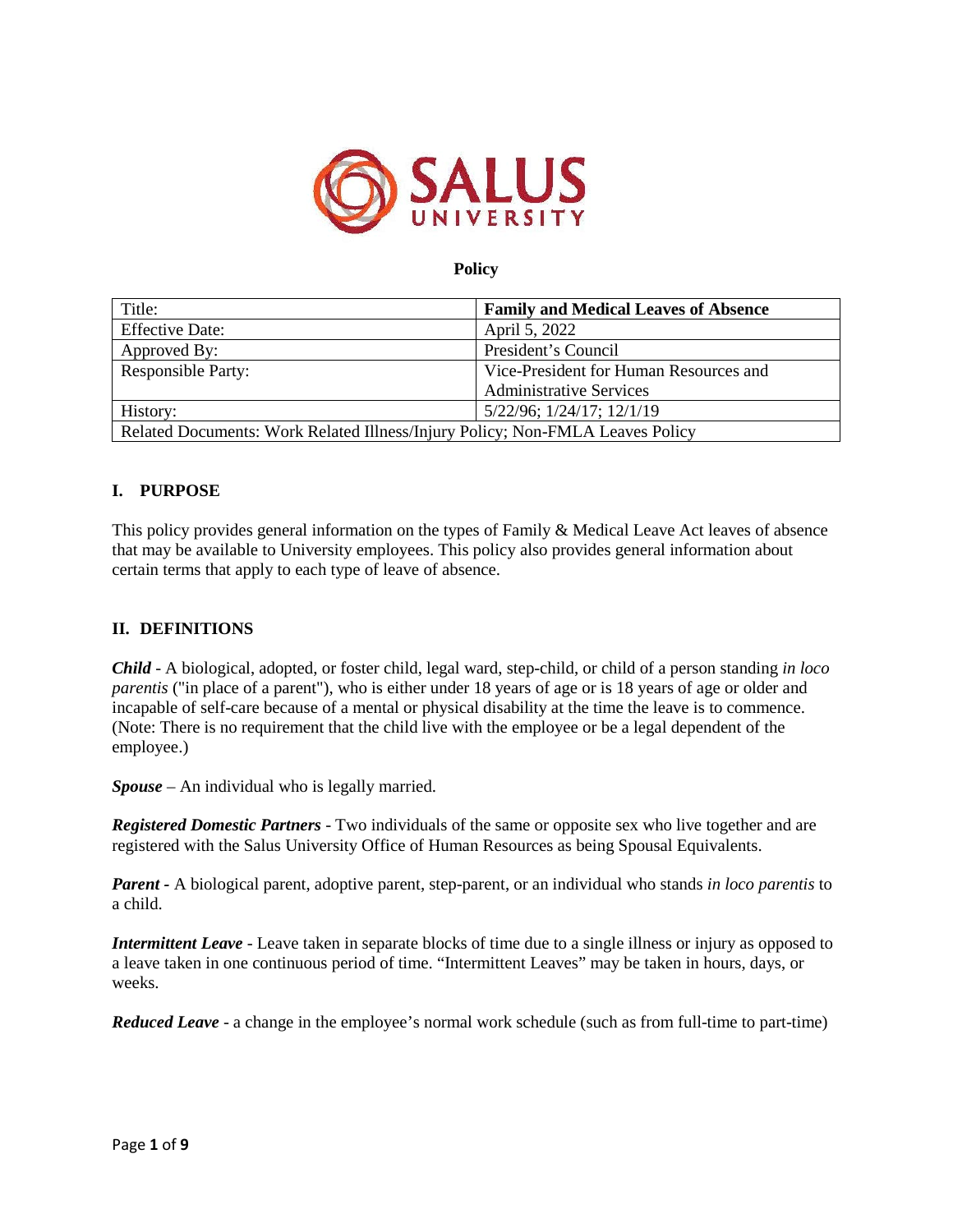*FMLA Leave Year* – the 12-month period measured forward from the date that leave begins.

*Serious Health Condition* (for an employee or family member) - is an illness, injury, impairment or physical or mental condition that causes a period of incapacity involving either inpatient care or continuing treatment by a health care provider.

**Serious Health Condition** (for a covered service member) - is an illness or injury incurred by the service member while in the line of active duty.

*Covered Service member* - Service member who is undergoing medical treatment, recuperation, or therapy, is otherwise in outpatient status, or is otherwise on the temporary disability retired list.

*Covered Veteran* – (for federal military family leave) A veteran who is undergoing treatment, recuperation or therapy for "a serious injury or illness" as defined by the Department of Labor and who was a member of the Armed Forces (including a member of the National Guard or Reserves) at any time during the period of five (5) years preceding the date on which the veteran undergoes that medical treatment, recuperation or therapy.

*Eligible Employee for Military Medical Leave* - Spouse, son, daughter, parent, or next of kin of Covered Service Member.

*Continuing Treatment by Health Care Provider* - may be established under any of the following circumstances:

- a. Short-term incapacity for more than three full consecutive calendar days that also involves one of the following:
	- $\circ$  Treatment by a health care provider on at least one occasion with a continuing regimen of treatment under the health care provider's supervision. The visit to the health care provider must be in-person within 7 days of the first day of incapacity.
	- o Treatment two or more times by a health care provider. The first visit to the health care provider must be in-person within 7 days of the first day of incapacity and the second treatment must take place within thirty days of the first day of incapacity and must be determined by the health care provider.
- b. Pregnancy or prenatal care;
- c. Chronic serious health condition which require periodic visits for treatment by a health care provider at least twice a year;
- d. Permanent or long-term incapacity;
- e. Absence to receive multiple treatments for restorative surgery after an accident or injury or a condition that would likely result in an incapacity of 3 or more days if not treated.

*Health Care Provider* - A doctor of medicine or osteopathy who is authorized to practice medicine or surgery (as appropriate) by the state in which the doctor practices or any other person determined by the Secretary of Labor to be capable of providing health care services.

*Next of Kin* – (for federal and state military caregiver leave) The service members' nearest blood relative, other than the covered service member's spouse, parent, son or daughter.

**III. POLICY**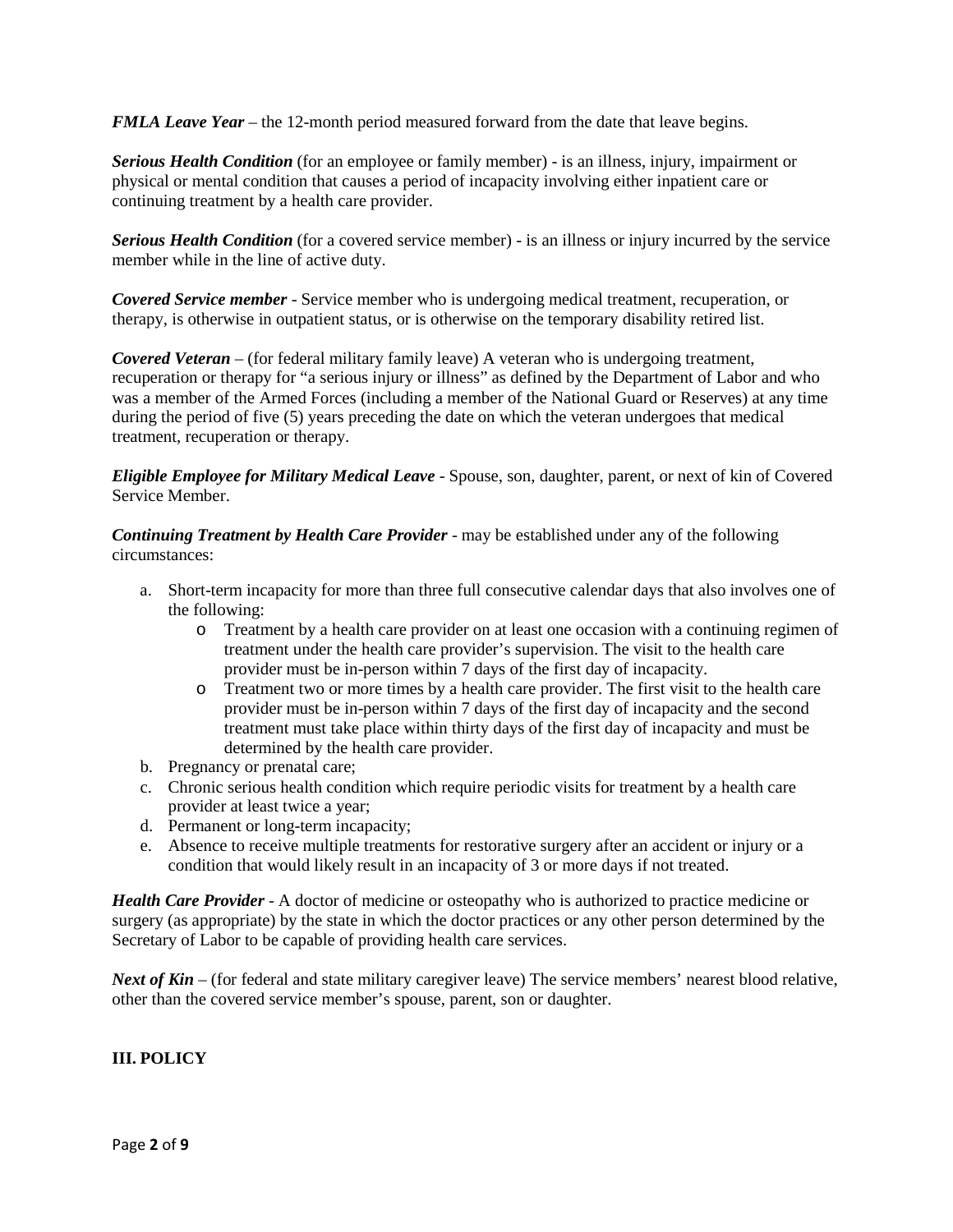Salus University will afford its eligible employees family and medical leaves under the Family &Medical Leave Act (FMLA). Under this policy, Salus University will grant, to eligible employees, during a 12-month period, up to 12 weeks of job protected leave, or up to 26 weeks of military caregiver leave to care for a covered service member with a serious injury or illness.

# **Types of Family and Medical Leaves**

An eligible employee can use FMLA for any of the following reasons:

- An employee's own Serious Health Condition that makes the employee unable to perform the essential functions of his/her position.
- The birth of a Child and to care for the Child following birth, so long as the leave is taken within 12 months of the birth of the Child.
- To care for a Child placed with an employee for adoption or foster care, so long as the leave is taken within 12 months of the placement.
- To care for an employee's Child, Spouse or parent, where that Child, Spouse or parent has a serious health condition.
- Military Caregiver Leave is absence to care for a military service member who is the employee's Spouse, Registered Partner, Child, or parent with a serious illness or injury incurred in the line of active duty.
- Qualifying Military Exigency Leave

# **IV. PROCEDURE**

### **Eligibility**

In order to be eligible to take a family and medical leave under the FMLA, an employee must have been employed for at least 12 months of continuous employment and must have worked for at least 1,250 hours during the 12-month period immediately preceding the leave date.

### **Request for Leave**

In order to apply for FMLA leave the requesting employee must complete a "Request for Leave Form." This form must be reviewed and signed by the employee's supervisor and then forwarded to the Office of Human Resources.

Employees requesting a leave should provide their supervisor with no less than 30-days' notice prior to the date on which the leave is to begin – except in emergency situations and cases in which the date of a birth or adoption placement requires the leave to begin earlier than the 30 day notice. In these instances employees are expected to provide such notice as soon as practical.

If the employee is unable due to the emergent nature of the leave to complete the required forms prior to their absence from work, the forms will be provided to the employee at their home address or another address requested by the employee, and should be returned as soon as practicable. Some leaves may be conditionally approved without having the required forms prior to the commencement of the leave based on individual circumstances.

Employees requesting illness and/or injury leaves or leaves to care for seriously ill family members should make a reasonable effort to schedule treatment so as not to unduly disrupt department/

program/college/University operations.

# **Certifications of Leave**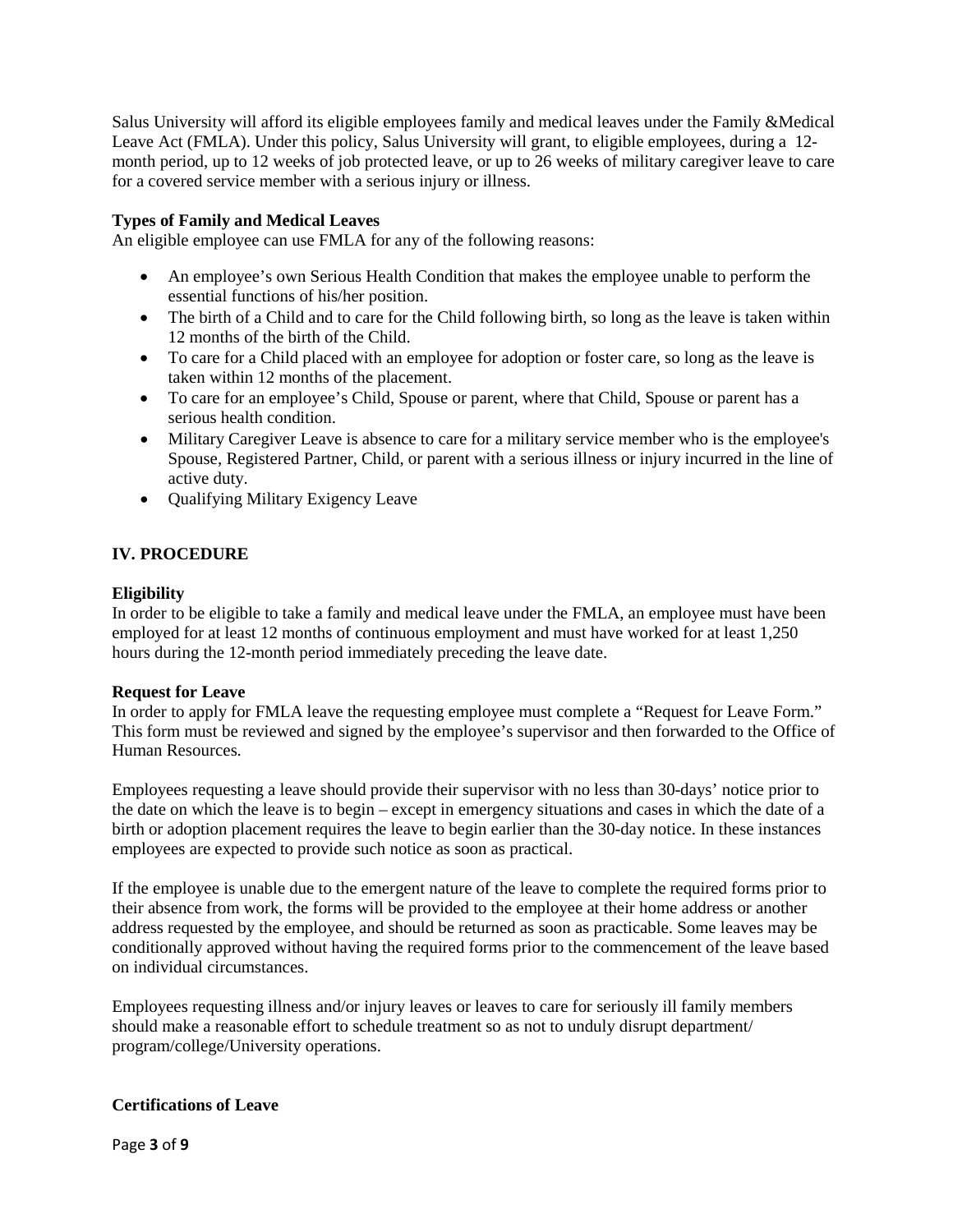Salus University requires written certification for all Family and Medical leaves. In addition to the Request for Leave Form completed by the employee, a "Medical Certification Form" must also be submitted. There are varying Medical Certification forms depending upon the reason for the leave. These forms can be obtained from the Office of Human Resources and, once completed by the employee and their health care provider, returned directly to the Office of Human Resources.

The Office of Human Resources will receive all (medical) certifications. The employee must respond to the request for certification within 15 calendar days of the notice of conditional eligibility. Failure to comply with the above mentioned requirements may result in delay or denial of leave or reinstatement from leave, in which case the employee's leave of absence would be unauthorized, subjecting the employee to discipline up to and including termination.

## **Incomplete Certifications**

If an incomplete medical certification is received, the Office of Human Resources will provide the employee with the opportunity to either have the health care provider correct the certification or provide the employee with the option of having a representative of the Office of Human Resources contact the health care provider directly. (This will require a written release by the employee to their health care provider.)

The employee will have seven (7) calendar days to resolve any deficiencies in the medical certification. If, after seven (7) calendar days the identified deficiencies have not been resolved, the FMLA request may be denied.

## **2nd Opinions**

Salus University may request recertification and/or a second opinion for the serious health condition of the employee or the employee's family member in accordance with the regulations under the FMLA.

# **Recertification**

If, after the initial medical certification, the employee needs to renew or change the leave request, they may be required to submit an additional or amended medical certification to the Office of Human Resources. Recertification is also necessary when the employee seeks an extension of his or her leave. The employee must provide new/updated medical certification in each subsequent leave year.

Salus University may require recertification of the ongoing need for leave every 30 days or more often depending on the circumstances of each individual situation. Failure to provide proper medical certification may result in the denial of FMLA leave, or in a delay of its approval.

# **Approval/Denial Notice (Designation of Leave)**

Once the Office of Human Resources receives a completed medical certification and the Leave Request Form signed by the employee and their supervisor, the employee will be notified within five (5) business days whether or not the leave is approved or denied along with a designation of the leave as FMLA. The University may retroactively designate leave as FMLA leave with appropriate notice to the employee. If an eligible employee's absence that begins as other than FMLA leave later develops into an FMLA qualifying absence, the entire portion of the leave period that qualifies under FMLA may be counted as FMLA leave.

### **Duration of Leave**

Eligible employees may receive up to 12 work weeks of leave during any eligible FMLA Year.

# **Continuous Service Credit**

Length of service accrual is continuous during the leave.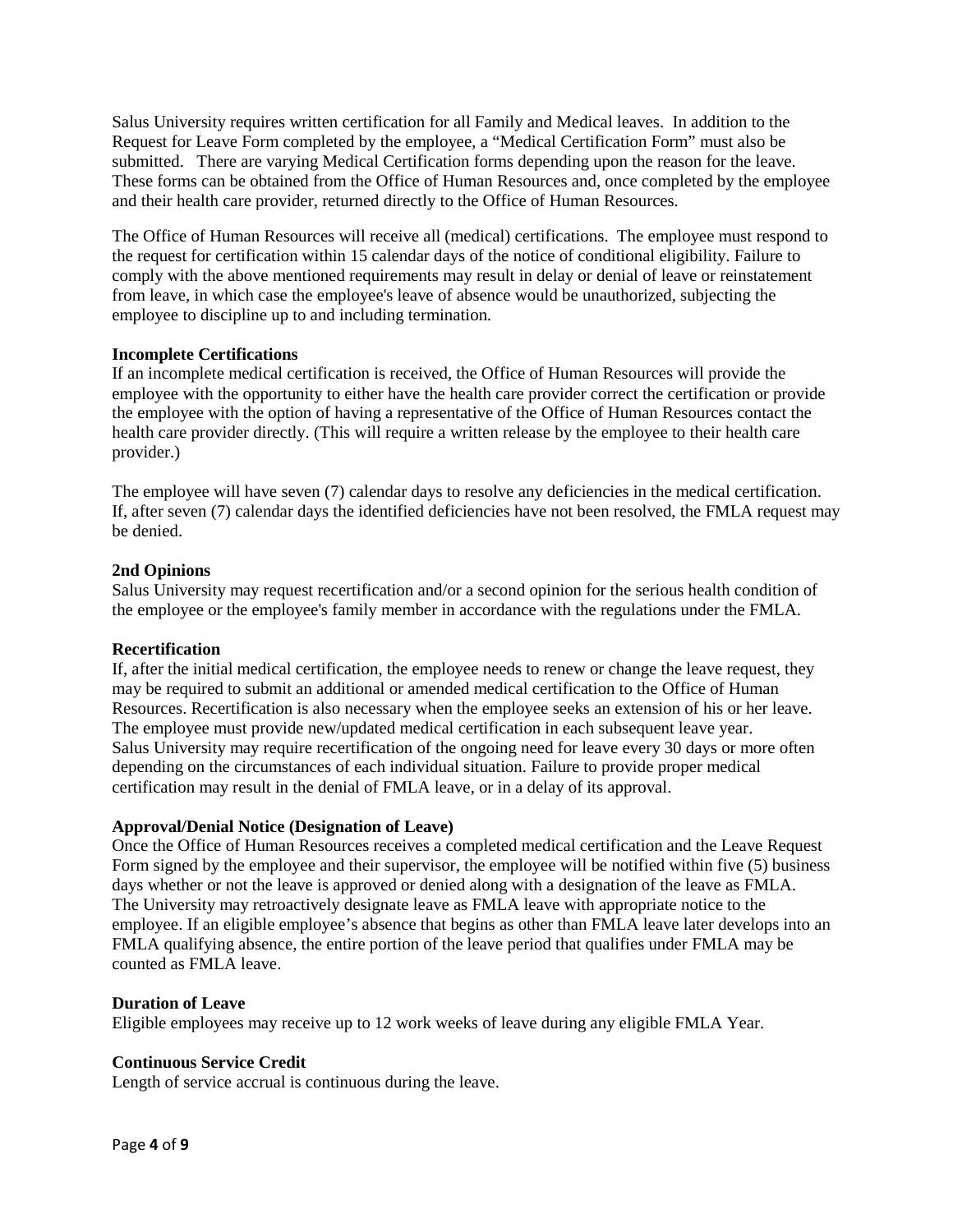# **Using Family Medical Leave Intermittently or on a Reduced Schedule**

Employees may take leaves intermittently or on a reduced schedule because of a serious or chronic health condition of their own, a family member's, or for Military Family Leave. Health care provider verification is needed when using intermittent leave for a serious or chronic health condition.

For an intermittent leave or a leave on a reduced schedule, there must be a medical need for the leave – as distinguished from voluntary treatments and procedures – such that the medical need can be best accommodated through an intermittent or reduced-leave schedule. Employees needing such schedules must attempt to schedule their leave so as to create minimum disruption to the employee's

department/program/college/University. Only the amount of leave actually taken is counted toward the 12 weeks of Family & Medical Leave. Where an employee normally works an abbreviated or part-time schedule, the amount of leave to which the employee is entitled is determined on a pro-rata basis.

If a reduced or intermittent work schedule is foreseeable based on planned medical treatment, an employee may be temporarily transferred to an alternative position with equivalent pay and benefits in order to accommodate better the recurring periods of planned intermittent or reduced-schedule leaves. The employee is entitled to be reinstated to his/her former position, or equivalent, once the reduced or intermittent work schedule and/or temporary reassignment has ended.

Supervisors are responsible for maintaining attendance records in accordance with Family & Medical Leave recordkeeping requirements.

Maternity Leave may only be taken on an intermittent basis if medically necessary. Leave for the birth or placement of a child for adoption or foster care must be concluded within 12 months of the birth or placement.

Absent unusual circumstances, employees must comply with the University's customary call-in procedures when they miss work for reasons potentially covered by FMLA leave. Employees must also designate their absence as an FMLA covered event each time intermittent leave is utilized. Failure to comply with these procedures may subject the employee to discipline up to and including employment termination.

# **Spouses/Partners/Parents Both Work for Salus University**

If both parents of a newborn are University employees and are both entitled to leave under this policy, the aggregate number of work weeks of FMLA leave to which both are jointly entitled is limited to 12 work weeks during any 12-month period, if such leave is taken:

- For the birth or placement of a child
- For a parent's serious health condition.

If each wishes to take leave to care for a covered injured or ill service member, they may only take a combined total of 26 weeks of leave.

Additional leave time may be available under Non-FMLA Leave of Absence Policy if necessary.

# **Benefits during FMLA**

**Leaves** Page **5** of **9**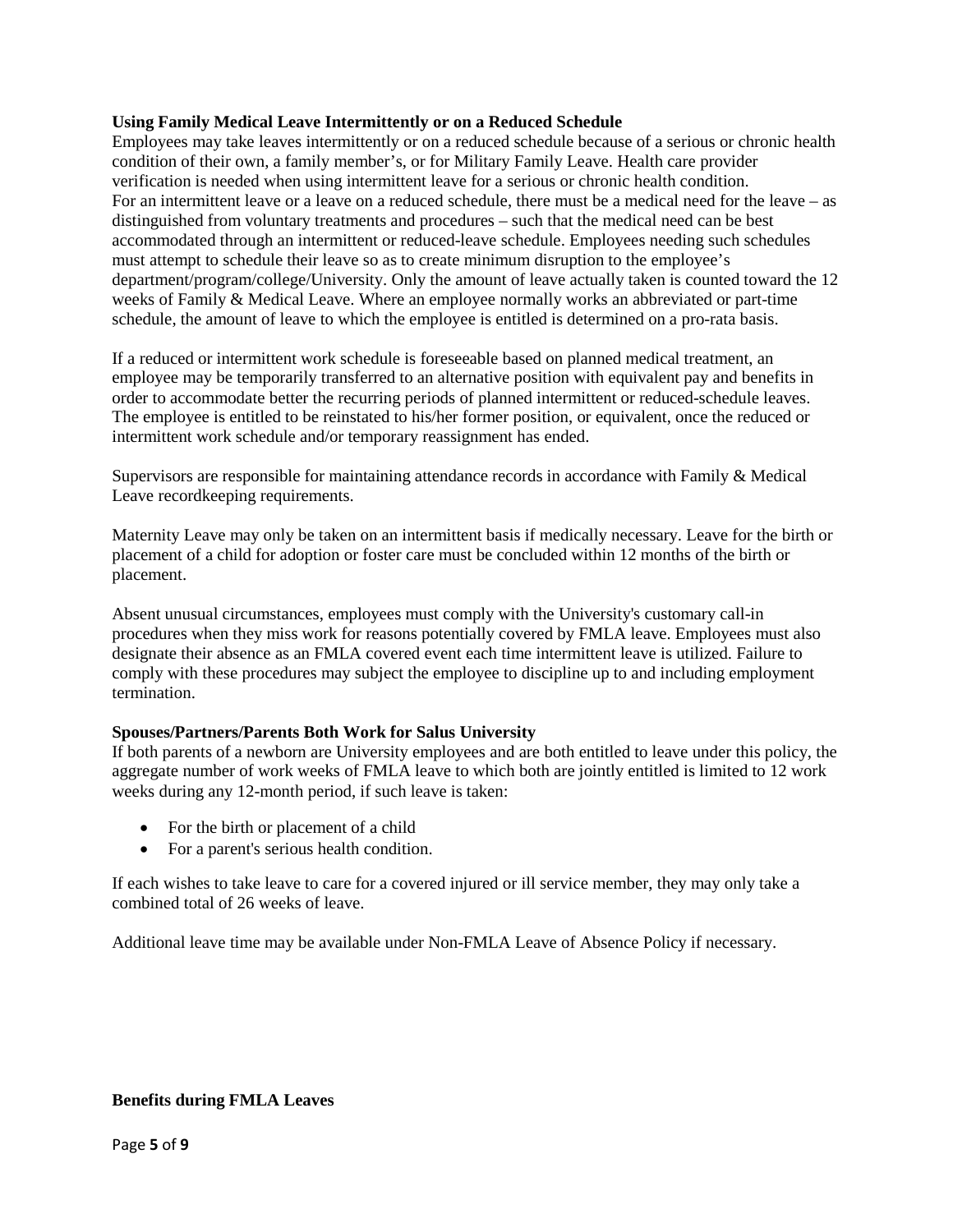# **Type of Pay Available during FMLA Leaves**

| <b>Reason for Leave</b>                                              | <b>Sick Leave</b> | <b>Personal Days</b> | <b>Vacation Days</b> |
|----------------------------------------------------------------------|-------------------|----------------------|----------------------|
| Employee's Own Serious Health Condition                              | Yes               | Yes                  | Yes                  |
| Birth of a Child (Mother)                                            | Yes               | Yes                  | Yes                  |
| Adoption, care of a newborn, foster care<br>placement (Mother)       | No                | Yes                  | Yes                  |
| Adoption, birth/care of a newborn, foster care<br>placement (Father) | No                | Yes                  | Yes                  |
| Serious health condition of spouse/child/parent                      | No                | Yes                  | Yes                  |
| <b>Military Caregiver Leave</b>                                      | No                | Yes                  | Yes                  |
| <b>Military Qualifying Exigency</b>                                  | Yes               | Yes                  | Yes                  |

| <b>Benefit</b>               | <b>What occurs during an FMLA Leave</b>                           |
|------------------------------|-------------------------------------------------------------------|
| Compensation                 | See above chart.                                                  |
| Vacation, Sick &             | Do not accrue during an unpaid leave. Award is pro-rated upon     |
| <b>Personal Time</b>         | return to work for remainder of new award year.                   |
| <b>Health Benefits</b>       | As long as employee share of premiums are paid, the               |
|                              | University will continue to pay its share of the premiums.        |
| <b>Voluntary Benefits</b>    | As long as employee share of premiums are paid, the               |
|                              | University will continue to pay its share of the premiums.        |
| <b>University Retirement</b> | Will be made by the University during paid and unpaid leave       |
| Contribution                 |                                                                   |
| <b>Employee Retirement</b>   | May continue to be made as long as the employee is in paid status |
| Contribution                 | during the leave                                                  |
| <b>Tuition Remission</b>     | Will continue during leave if approved prior to the commencement  |
|                              | of the leave.                                                     |
| Life Insurance               | Will continue during paid and unpaid approved leave.              |
| & AD&D                       |                                                                   |

While on paid leave, the University will continue to make payroll deductions to collect the employee's share of the premium. While on unpaid leave, the employee is responsible for submitting this payment by mail to Salus University, c/o Human Resources Department. 8360 Old York Road, Elkins Park, PA 19027. The payment must be received by the first day of every month. A 30-day grace period applies. If full payment is not postmarked within the 30-day grace period, benefits may be terminated.

In some instances, the University may recover—on a prorated basis—premiums it paid to maintain health coverage for an employee who fails to return to work from FMLA leave.

An absence covered by an approved FMLA Leave will not be considered a break in service for purposes of determining an employee's longevity or participation in any employee benefit plan.

# **TYPES OF FMLA LEAVES:**

# **Birth of a Child/Care of a Newborn**

For the birth of a child, the employee who delivered the child is required to exhaust all available sick leave for the period of time that they are deemed medically unable to work. This period of time is usually six (6) or eight (8) weeks from the date of delivery – depending upon the type of delivery. If an employee does not have enough available sick time to cover that entire period, for the remainder of the time away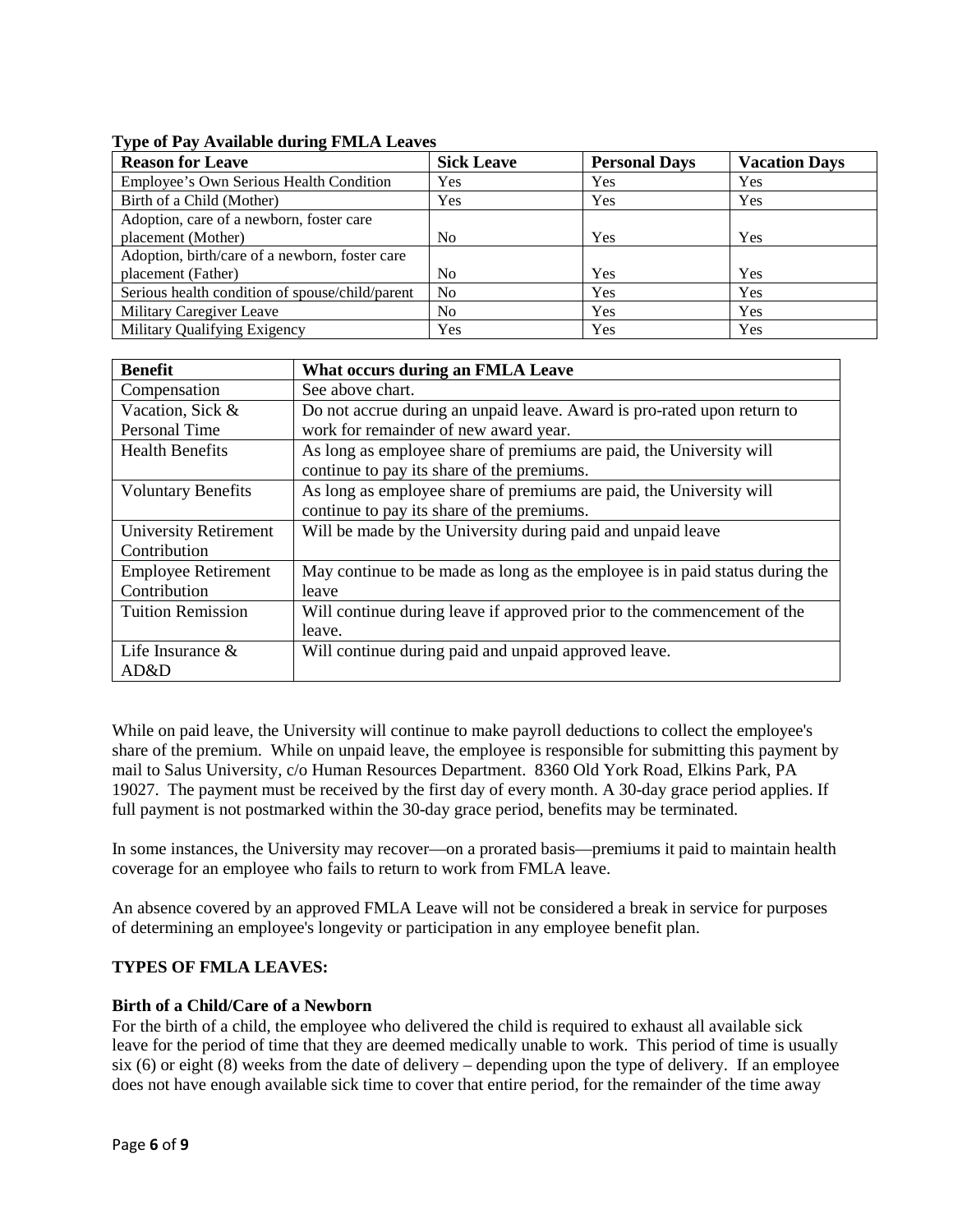from work, the employee is required to use available personal or vacation time. All available paid time away from work must be utilized before the employee takes a leave without pay.

For a leave to care for a newborn, male and female employees are required to use vacation and personal leave (if applicable) before taking an unpaid leave.

## **Adoption**

For the adoption of a child, an employee is required to exhaust all or a portion of available vacation leave and personal leave before the leave goes without pay.

# **Foster Care of a Child**

For the foster care of a child, an employee is required to exhaust all available vacation leave and personal leave before the leave goes without pay. Use of sick leave is not permitted for foster care placements.

# **Serious Health Condition of an Employee's Child, Spouse or Parent (Other Than Birth)**

For the serious health condition of an eligible employee's child, spouse or parent, an employee is required to exhaust all available vacation and personal leave before the leave goes without pay.

For planned medical treatment necessitated by the child's spouse's or parent's serious health condition, the employee should make a reasonable effort to schedule treatment to minimize the disruption to the employee's department/program/college/University operational needs. If practicable, an employee should give at least 30 days advance notice of the need for leave.

## **Serious Health Condition of an Employee**

For the serious health condition of an eligible employee, the employee must exhaust all sick, vacation and/or personal leave before he/she goes on leave without pay.

For planned medical treatment necessitated by the employee's serious health condition, the employee should make a reasonable effort to schedule treatment to minimize the disruption to the department/program/college/University's operational needs. If practicable, an employee should give at least 30 days advance notice of the need for leave.

### **Military Caregiver Leave**

Military Caregiver Leave allows up to 26 weeks of leave in a single 12-month period to be granted to an eligible employee to provide care to an injured covered service member who is the eligible employee's spouse, son, daughter, parent, or eligible 'next of kin.'

The 26 weeks is inclusive of the 12 weeks of leave already provided under regular Family and Medical Leave. This leave can only be used once and must be used within one 12-month period. Although the leave is unpaid, the employee is required to use available vacation or personal leave to remain in paid status for all or part of the absence.

# **Qualifying Military Exigency Leave**

Qualifying Exigency Leave allows up to 12 weeks of leave to be granted to an eligible employee who is the spouse, son, daughter, or parent of a service member who is placed on active duty or has been notified of an impending call or order to active duty so that the eligible employee may attend to any of the following 'qualifying exigencies':

- Family preparations resulting from a short-notice of deployment
- Military events and related activities
- Child care and school activities affected by the deployment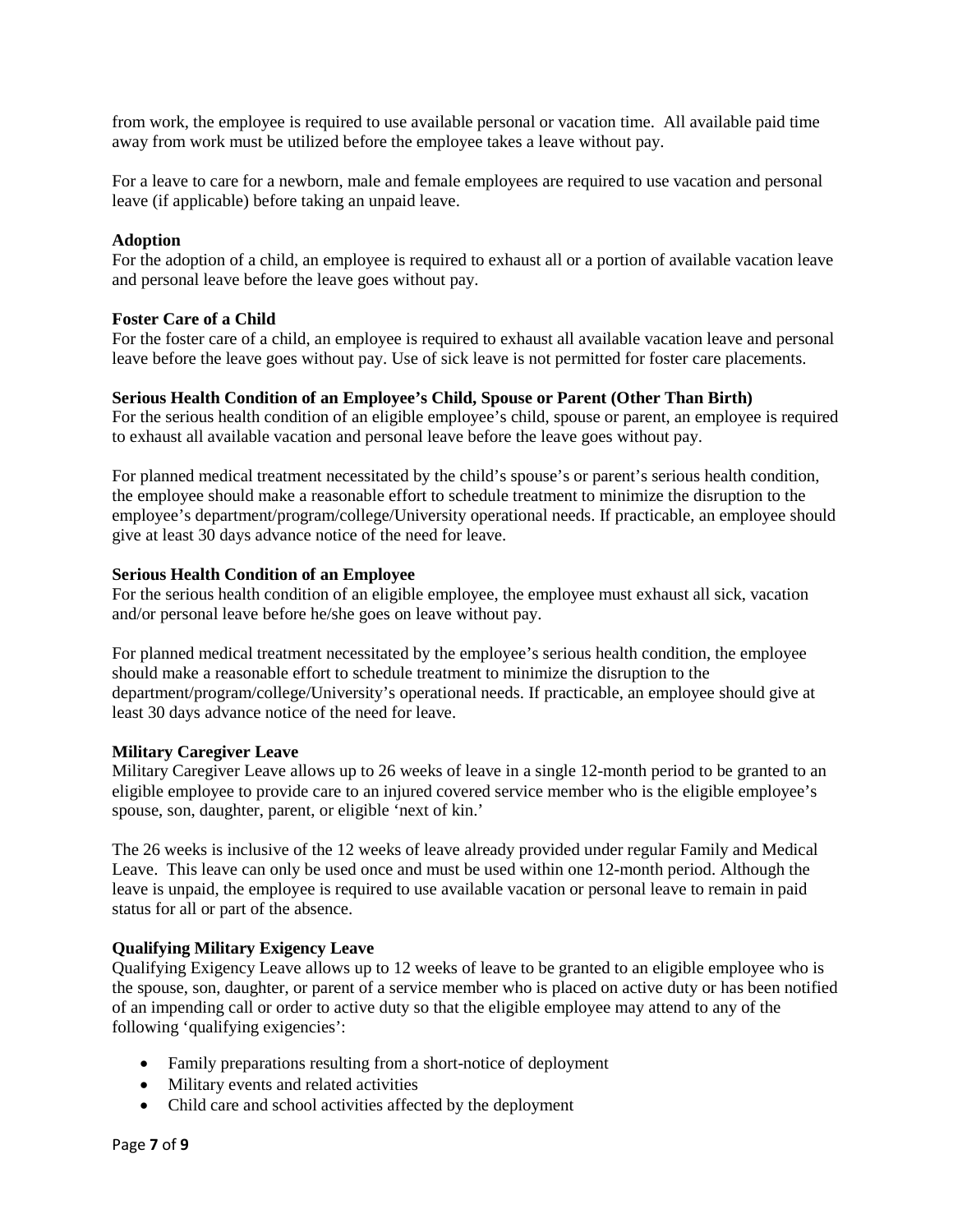- Financial and legal arrangements affected by the deployment
- Counseling related to the deployment
- Time with service member during rest and recuperation leave
- Post-deployment activities
- Additional activities related to the active duty or call to active duty agreed to by employee and employer.

The 12 weeks is not in addition to the regular 12 weeks of leave available for other FMLA purposes. Although the leave is unpaid, the employee is required to use available vacation or personal leave to remain in paid status for all or part of the absence.

## **Return to Work after FMLA Leave**

Employees are expected to be able to return to work by the end of their approved leave. Prior to returning from leave for a personal medical condition, the employee must obtain a release from his or her healthcare provider that confirms the employee is fit to return to work to perform regular duties. The release to return to work notice must be submitted to the employee's supervisor at least two (2) days in advance of the expected date of return reflected on the Leave Request Form. After the supervisor has reviewed the form, it should be forwarded to the Office of Human Resources where it will be retained.

If the employee is released to return to work with restrictions or requested accommodations, the return to work note must detail the requested restrictions. The employee's department/ program, in consultation with the Office of Human Resources, will determine whether the restriction can be reasonably accommodated.

If an employee on FMLA Medical leave is released to return to work sooner than the expected return date listed on the original Leave Request Form, the employee must notify their supervisor within two (2) business days of receiving the release to coordinate a revised return to work date.

Employees who fail to provide a Fitness for Duty note are not permitted to return to work.

If the employee is not medically released to return to work at the end of their FMLA leave, employees are eligible to apply for a Non-FMLA Medical Leave of Absence for a period of up to one year (with the 12 weeks of FMLA leave included in that one year time period). See Non-FMLA Leaves Policy.

Employees who exceed their FMLA entitlement without extension(s) of their leave approved under other appropriate leave provisions may be subject to dismissal from employment and applicable attendance policies.

### **Protections**

Provided any/all required return to work notes are submitted, an employee must be restored to the same job or to an "equivalent job" at the end of the Family Medical Leave period (12 weeks) or at the end of the Military Family Leave period (26 weeks). The employee is not guaranteed the actual job held prior to the leave. An equivalent job means a job that is virtually identical to the original job in terms of pay, benefits, and other employment terms and conditions (including shift and location). Equivalent pay includes the same or equivalent pay premiums, such as the same opportunity for overtime as the job held prior to FMLA leave.

An employee is entitled to any unconditional pay increases that occurred while he or she was on FMLA leave, such as cost of living increases. Pay increases conditioned upon seniority, length of service, or